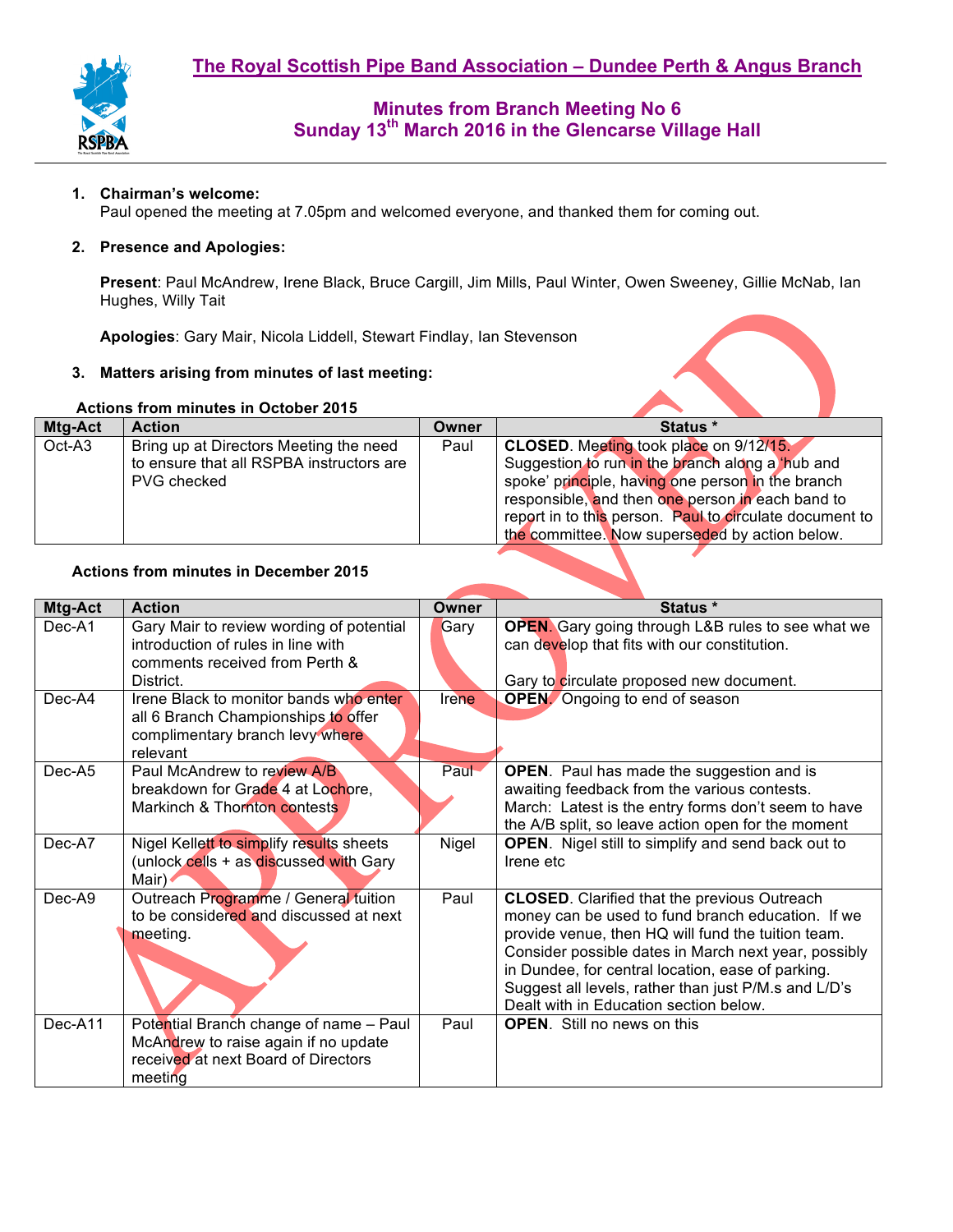

# **Minutes from Branch Meeting No 6 Sunday 13th March 2016 in the Glencarse Village Hall**

### **Actions from minutes in February 2016**

| Mtg-Act | <b>Action</b>                           | <b>Owner</b> | Status *                                                      |  |  |
|---------|-----------------------------------------|--------------|---------------------------------------------------------------|--|--|
| Feb-A1  | Potential education events. All to take | <b>ALL</b>   | <b>OPEN</b> Still to be actioned, all to go back to their own |  |  |
|         | back to their own bands to discuss what |              | bands and send any thoughts in to Gary                        |  |  |
|         | they want to see. Suggested P/M and     |              |                                                               |  |  |
|         | L/D event at end of season, followed by |              |                                                               |  |  |
|         | event for all levels early next year    |              |                                                               |  |  |
| Feb-A2  | Put info about Branch Solo spectator    | Nicola       | <b>CLOSED</b> done                                            |  |  |
|         | fee on website                          |              |                                                               |  |  |
| Feb-A3  | Copy Derek Potter on committee          | Nigel        | <b>CLOSED</b> done                                            |  |  |
|         | minutes from now on                     |              |                                                               |  |  |
| Feb-A4  | Purchase an overhead projector for the  | Gary         | <b>OPEN</b> Prices available, but not yet actioned            |  |  |
|         | branch and claim back 10%               |              |                                                               |  |  |
| Feb-A5  | Nigel, Ian, Paul and Gary to approach   | Per          | <b>OPEN</b> Jim also to approach a potential sponsor          |  |  |
|         | potential piping & drumming related     | action       |                                                               |  |  |
|         | sponsors (and campus officials) for     |              |                                                               |  |  |
|         | potential sponsorship                   |              |                                                               |  |  |
| Feb-A6  | Circulate document on PVG proposal to   | Paul         | <b>OPEN Still to be circulated</b>                            |  |  |
|         | committee                               |              | Also CEO of disclosure Scotland keen to come along            |  |  |
|         |                                         |              | and talk to bands                                             |  |  |
|         |                                         |              | Gary to send email to Pat Whelan, copy lan                    |  |  |
|         |                                         |              | Embelton, inviting to October meeting, then to bands          |  |  |

### **Further matters arising:**

- None
- **4. Approval of previous minutes Approved**: Paul Winter **Seconded**: Jim Mills

### **5. Correspondence:**

• Mini-Bands. There is now a new Head Teacher, who we have invited to come and present the trophies.

# **6. Treasurer's Report:**

- Irene presented the accounts, contained in a separate (confidential) document
- There was some debate about the Paypal online payment as certain bands, particularly service bands, have great difficulty with anything other than a cheque. It was agreed that if those bands only send a cheque in then we can pay on their behalf from the branch.

# **7. Music Board Report:**

- **Bruce reported as follows:** 
	- No meeting of the Music Board since last Branch meeting
	- Initial meeting of Re-alignment project group, just some basic tasks allocated to start with

# **8. Director's Report:**

- Paul reported as follows:
- AGM yesterday, both proposals were carried, triplicate sheets and consultative adjudication trial at 2 majors. Some discussion about the pros and cons of this
- RSPBA showed a profit of £114K this year
- Presentation from Vice Chairman on the way forward on online registrations. On discussion, although there are a number of issues to work through this is nonetheless seen as a potential big improvement.